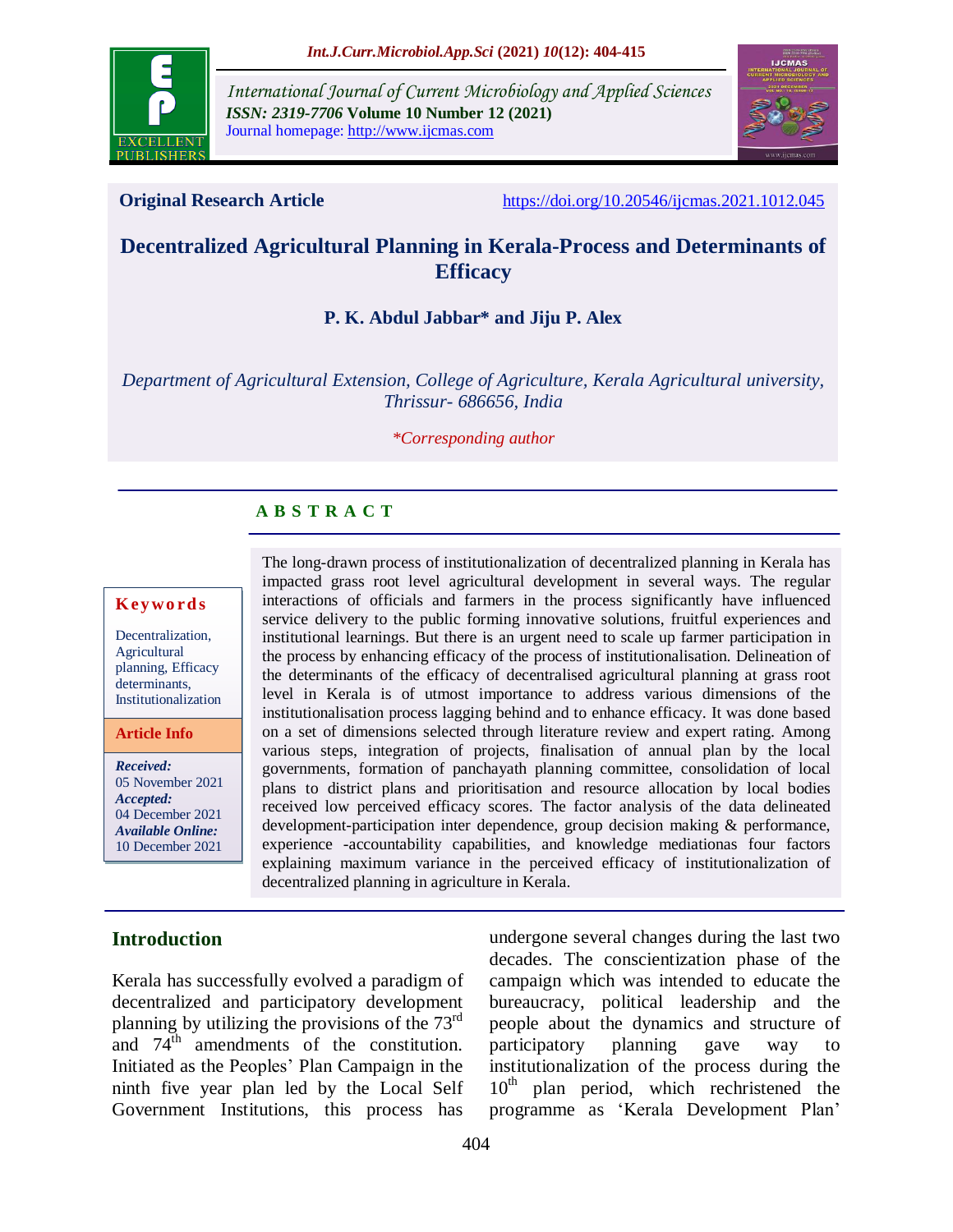(KDP). Subsequently, during the  $11<sup>th</sup>$  plan, the planning mechanism was further revamped to consolidate the institutionalization process. The approach of the 12th plan also envisaged some concrete steps to strengthen the institutions as well as the planning procedures based on previous experiences. The  $13<sup>th</sup>$  plan adopted a watershed based approach to address problems related to agriculture, drinking water, and management of natural resources and formulation of district plans (GoK, 2017).

# **Institutionalisation and participation**

The long-drawn process of institutionalization of decentralized planning has impacted grassroots level planning for agricultural development in the state in several ways. Heller *et al.,* (2007) observed that 'People's Plan Campaign' for decentralized planning in Kerala had increased the level of participation of people and had created a positive impact on development performance and on social inclusion, but that level of participation have declined in recent years. Vijayanand (2010) while analyzing the participatory planning experiences in Kerala pointed out the local passivity that had crept into the process and the need to revamp the procedures to make planning more participatory. He further observed that participation of the people would take place only when there were efficient democratic structures for facilitating participation.

The regular interactions of officials and farmers in the gramasabha significantly have influenced service delivery to the public and formed innovative solutions fruitful experiences and institutional learnings (Alex and Sulaja, 2012). But there are observations to strengthen the collective planning space at grass root level by debureaucratizing (Harilal, 2012). Many constraints limit participation and performance of agricultural working

group members in participatory planning (Jabbar and Sundaramari, 2014). Inherent methodological problems in the processes have to resolved for better coordination and peoples participation (Mohanan and Prakash, 2016). Benefits of decentralization will be trickling down to lower sections of society only when the innovation platform gets institutionalized (Dominic and Gupta, 2019).

But many determinants like Social participation, extension participation and role performance can inculcate a favourable attitude towards panchayat raj institutions (Srivastava *et al.,* 2021).

# **Materials and Methods**

# **Study area**

The study was conducted in five agroclimatic zones of Kerala. Five districts selected for study were Thiruvananthapuram (Northern Kerala), Palakkad (central zone), Malappuram (Northern Kerala), Wayanad (High range zone) and Thrissur (Problem Area Zone). Forty panchayats were selected based on cropping intensity. A brief profile of the study area has been given in Table.1

# **Study sample**

Stratified random sampling procedure was followed for the purpose of drawing sample for the study. One district each was randomly selected from each of the five agro climatic zones of Kerala.

From each district eight Panchayaths with high cropping intensity were selected. The sample of respondents comprised of 40 Agricultural Officers, 40 Grama Panchayat Presidents and 80 farmers who are members of the agricultural working group at Panchayat level constituted for participatory planning. The total sample size thus was 160.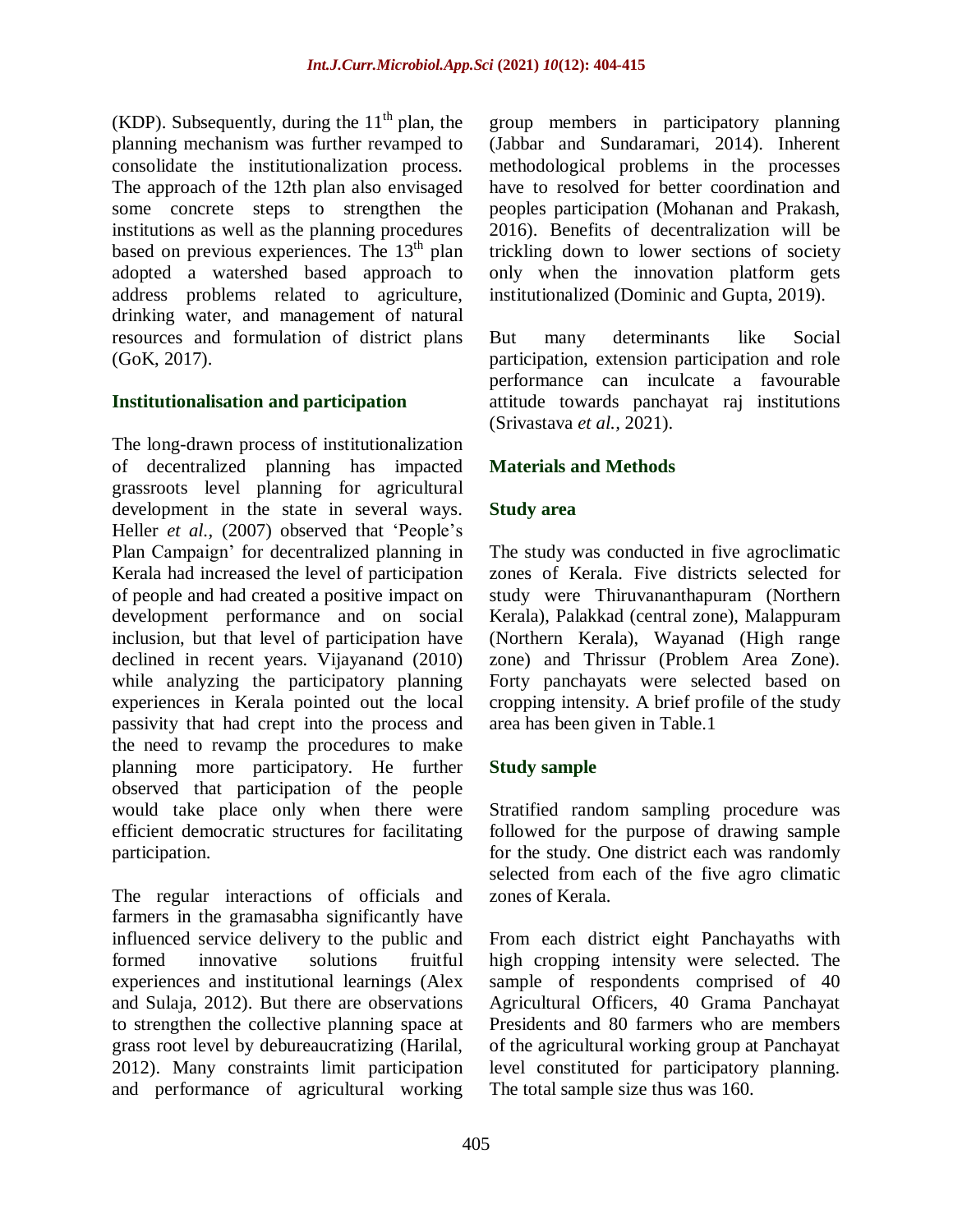# **Measurement of efficacy of decentralized agricultural planning and determinants**

The decentralised Agricultural Planning through Local Self Government Institutions LSGIs of Kerala has been institutionalised through a process involving 15 stages. 15 stages were further categorised in to three distinct phases - Participatory Need assessment phase, Plan formulation and resource allocation phase and Plan appraisal, Integration and implementation phase. After close scrutiny of various guidelines and orders of the LSGI and State Planning Board, perusing the past research studies and relevant literature in the area of participatory planning and by discussing with the agricultural scientists 120 parameters determining the efficacy of various stages were arrived at. These parameters were subjected to expert rating and a final 60 parameters were selected under 15 dimensions with four parameters under each dimension**.** Each parameter was judged based on the degree of efficacy of that parameter against a five-point continuum of mostly adopted, often adopted, occasionally adopted, rarely adopted and not adopted with scores 5, 4, 3, 2 and 1 respectively. Pretesting was done in a non-sampling area among 30 randomly selected respondents. The selected items were combined in to a scale. Then it was subjected content validity method through judges rating for the questionnaire validity. The reliability was found out using Cronbach's Alpha statistics and the value of 0.819 showed high reliability acceptable enough to be used in data collection. Other independent variables were measured adopting methodologies already standardised.

# **Analysis of data**

Data collected was subjected to factor analysis to delineate factors determining perceived efficacy of decentralized agricultural planning process. Analysis was conducted using SPSS software for windows version 9.2. Using Principal component analysis, dimensionality of data was reduced to a few variables. Descriptive statistics like frequency and percentages were used to study the profiles of the respondents.

# **Results and Discussion**

# **Profile characteristics of the working group members**

The distribution of the working group members with respect to various profile characteristics selected for the study have been given in Table.2. Efficacy of decentralized planning was the dependent variable of the study.

From the table it is clear that majority of working groups belonged to the medium category with respect to mass media exposure, leadership quality, social participation, sharing of responsibility, attitude towards Panchayati raj, leadership propensity, attitude towards Participatory Planning, extension Agency Contact, accountability in planning and implementation, transparency within the group, sense of empowerment, participation in working group and efficacy of decentralized planning. With regard to age 51.66 % belonged the middle age group (35-50), 32.5% (young) and 15.83% in the old age group.

With regard to farming experience, 44.16% had 6-10 years, 33.33 % 11-25 years and 22.5 % above 25 years. While 59.16 belonged to marginal farmers category of land possession, 22.5% belonged to the category of small farmers, 16.66% to medium farmers and only 1.69 % to big farmers category.

While 34.17% of the members belonged to college and above category, 33.33.% had higher secondary education and 32.5% high school education.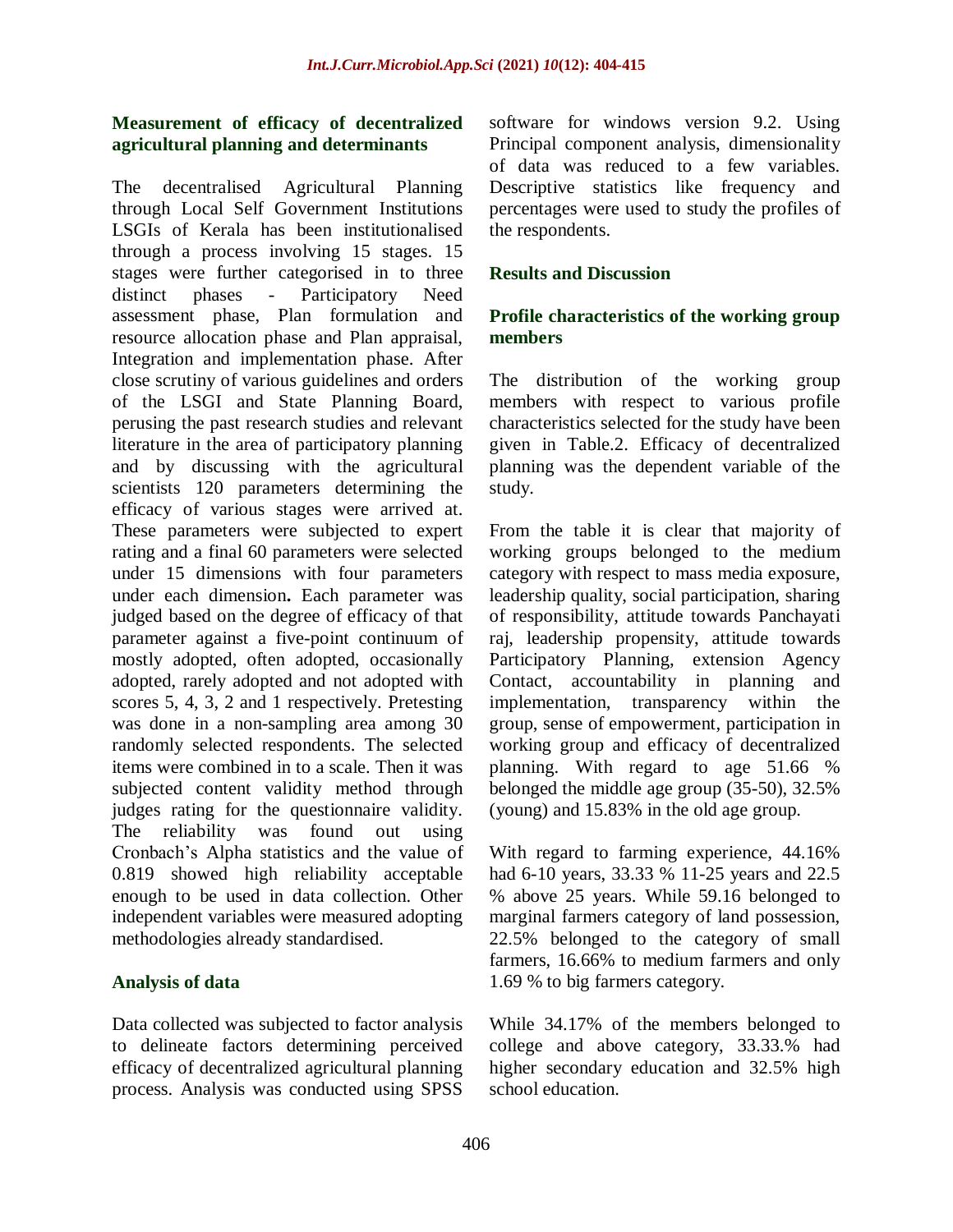**Perceived Efficacy of Working group members on Decentralized Agricultural Planning through Local Self Government Institutions LSGIs**

As already discussed in the methodology chapter, the perceived efficacy of the institutionalisation of participatory planning was analysed in five agro climatic zones of Kerala. The respondents were classified in to three categories viz. low, medium and high based on their PEDP values. The results are depicted in Table.2 and Fig.2.

It could be observed from the Table No.3. and Figure.2. that 75 per cent of the working group members were found to have medium level of perceived efficacy followed by low (17.5%) and high (7.5%). Hence majority of the respondents were found to have medium level of PEDP.

# **Perceived Efficacy of Dimensions of Decentralized Planning through LSGI**

Perceived efficacy of the institutionalisation process, analysed by the actors of the process was the dependent variable of the study. The decentralised planning process at grass root level was conceived as a 15-stage process stipulated in the guidelines of the Government of Kerala which were further categorised in to three distinct phases as discussed in Table.4.

| <b>Parameter</b>             | <b>Thiruvanatha</b> | <b>Thrissur</b> | <b>Palakkad</b> | <b>Malappuram</b> | <b>Wayanad</b> |
|------------------------------|---------------------|-----------------|-----------------|-------------------|----------------|
|                              | puram               |                 |                 |                   |                |
| Area (sq Km)                 | 2192                | 3032            | 4480            | 3550              | 2131           |
| <b>Forest Cover (sq. Km)</b> | 1304                | 1159            | 2084            | 1981              | 1580           |
| <b>Population 2011</b>       | 33.01               | 31.21           | 28.1            | 41.13             | 8.17           |
| (in Lakh)                    |                     |                 |                 |                   |                |
| <b>Density</b>               | 1508                | 1031            | 627             | 1157              | 384            |
| SC population as % of        | 11.3                | 10.4            | 14.4            | 7.5               | 4.0            |
| <b>Total Population</b>      |                     |                 |                 |                   |                |
| ST population as $%$ of      | 0.8                 | 0.3             | 1.7             | 0.6               | 18.5           |
| <b>Total Population</b>      |                     |                 |                 |                   |                |
| <b>Production of Rice in</b> | 4541                | 76556           | 248199.0        | 28214             | 19513          |
| Kerala (2019-20) in          |                     |                 |                 |                   |                |
| <b>Tonnes (Wetland)</b>      |                     |                 |                 |                   |                |
| <b>Net Area Irrigated</b>    | 7842                | 62227           | 86026           | 29528             | 12186          |
| $(2019-20)$ in ha            |                     |                 |                 |                   |                |
| <b>No. of Registered</b>     | 1363                | 1594            | 1694            | 1177              | 264            |
| <b>SSI/MSME 2019-20</b>      |                     |                 |                 |                   |                |
| <b>No of Grama</b>           | 73                  | 86              | 88              | 94                | 23             |
| <b>Panchayaths</b>           |                     |                 |                 |                   |                |

# **Table.1** Profile of the study area five districts – an overview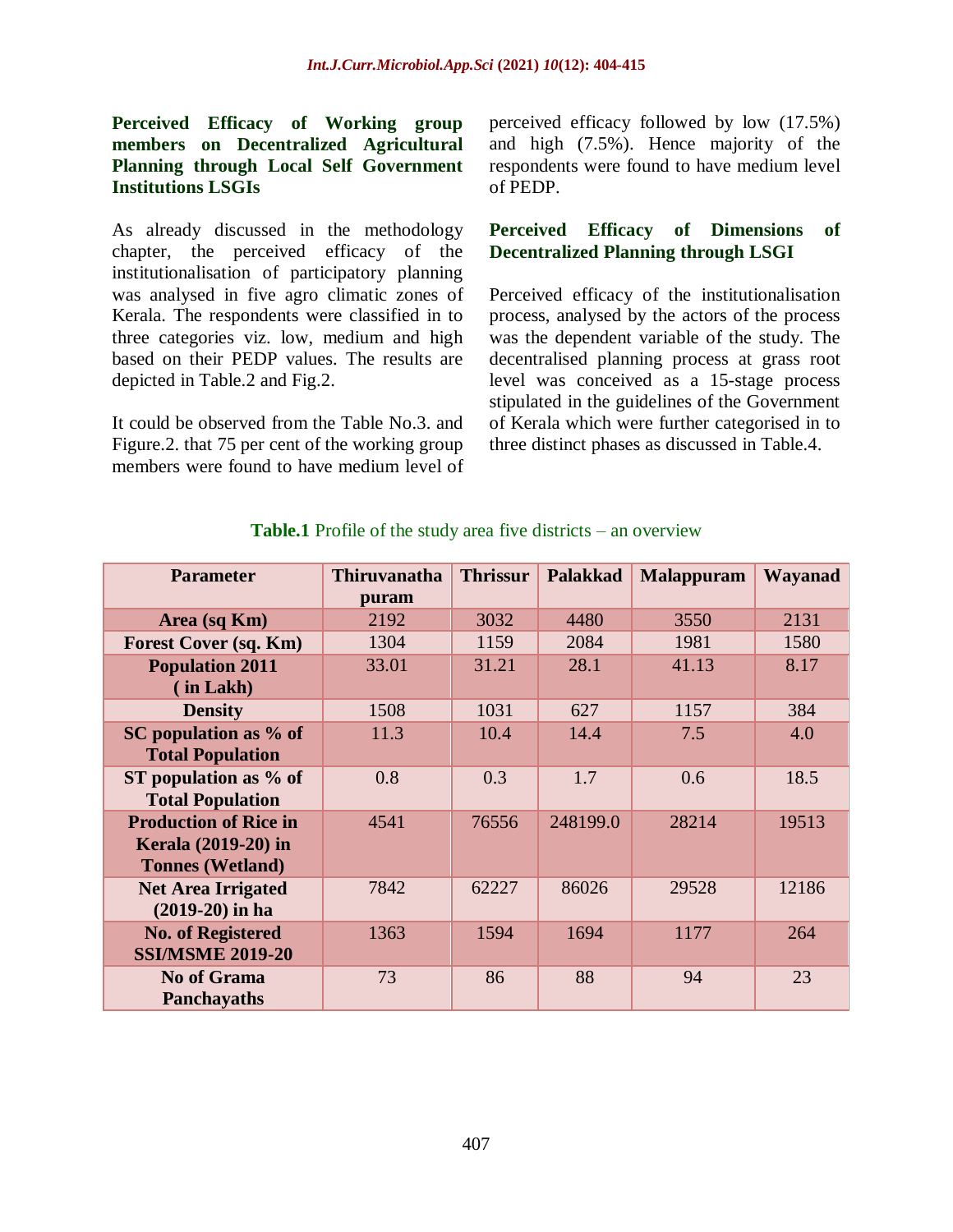# *Int.J.Curr.Microbiol.App.Sci* **(2021)** *10***(12): 404-415**

| Sl.No.                  | <b>Variable</b>                     | <b>Number</b>    | Percentage       | <b>Mean</b> | <b>Standard</b><br>deviation |
|-------------------------|-------------------------------------|------------------|------------------|-------------|------------------------------|
| $\mathbf{1}$            | Age                                 |                  |                  |             |                              |
|                         | Young up to 35                      | 39               | 32.5             |             |                              |
|                         | <b>Middle 35-50</b>                 | 62               | 51.66            | 1.83        | 0.678                        |
|                         | Old 50 and above                    | 19               | 15.83            |             |                              |
| $\overline{2}$          | <b>Experience in farming</b>        |                  |                  |             |                              |
|                         | up to 5 years                       | $\overline{0}$   | $\overline{0}$   |             |                              |
|                         | $6-10$ years                        | 53               | 44.16            | 2.78        | 0.791                        |
|                         | $11-25$ years                       | 40               | 33.33            |             |                              |
|                         | Above 25 years                      | 27               | 22.5             |             |                              |
| $\overline{\mathbf{3}}$ | Land size                           |                  |                  |             |                              |
|                         | Marginal farmers Up to 2.50 acres   | 71               | 59.16            |             |                              |
|                         | Small farmers $2.51 - 5.00$ acres   | 27               | 22.5             | 1.61        | 0.823                        |
|                         | Medium farmers $5.01 - 10.00$ acres | 20               | 16.66            |             |                              |
|                         | Big farmers More than 10.00 acres   | $\overline{2}$   | 1.69             |             |                              |
| $\overline{\mathbf{4}}$ | <b>Formal education</b>             |                  |                  |             |                              |
|                         | Literate                            | $\boldsymbol{0}$ | $\boldsymbol{0}$ |             |                              |
|                         | Primary                             | $\overline{0}$   | $\overline{0}$   |             |                              |
|                         | <b>High School</b>                  | 39               | 32.5             | 4.02        | 0.820                        |
|                         | Higher secondary                    | 40               | 33.33            |             |                              |
|                         | College and above                   | 41               | 34.17            |             |                              |
| 5                       | mass media exposure                 |                  |                  |             |                              |
|                         | low                                 | 20               | 16.66            |             |                              |
|                         | Medium                              | 83               | 69.16            | 14.48       | 1.861                        |
|                         | high                                | 17               | 14.16            |             |                              |
| 6                       | <b>Leadership quality</b>           |                  |                  |             |                              |
|                         | low                                 | 8                | 6.66             |             |                              |
|                         | Medium                              | 103              | 85.83            | 11.33       | 2.039                        |
|                         | high                                | 9                | 7.5              |             |                              |
| $\overline{7}$          | social participation                |                  |                  |             |                              |
|                         | low                                 | 23               | 19.16            |             |                              |
|                         | Medium                              | 73               | 60.83            | 26.19       | 3.776                        |
|                         | high                                | 24               | 20               |             |                              |
| 8                       | <b>Sharing of responsibility</b>    |                  |                  |             |                              |
|                         | Low                                 | 13               | 10.83            |             |                              |
|                         | Medium                              | 101              | 84.16            | 15.23       | 1.891                        |
|                         | high                                | 6                | 5 <sup>5</sup>   |             |                              |
| 9                       | Innovativeness                      |                  |                  |             |                              |

# **Table.2** Profile characteristics of Agriculture Working Group Members of LSGIs in Decentralised Planning N=120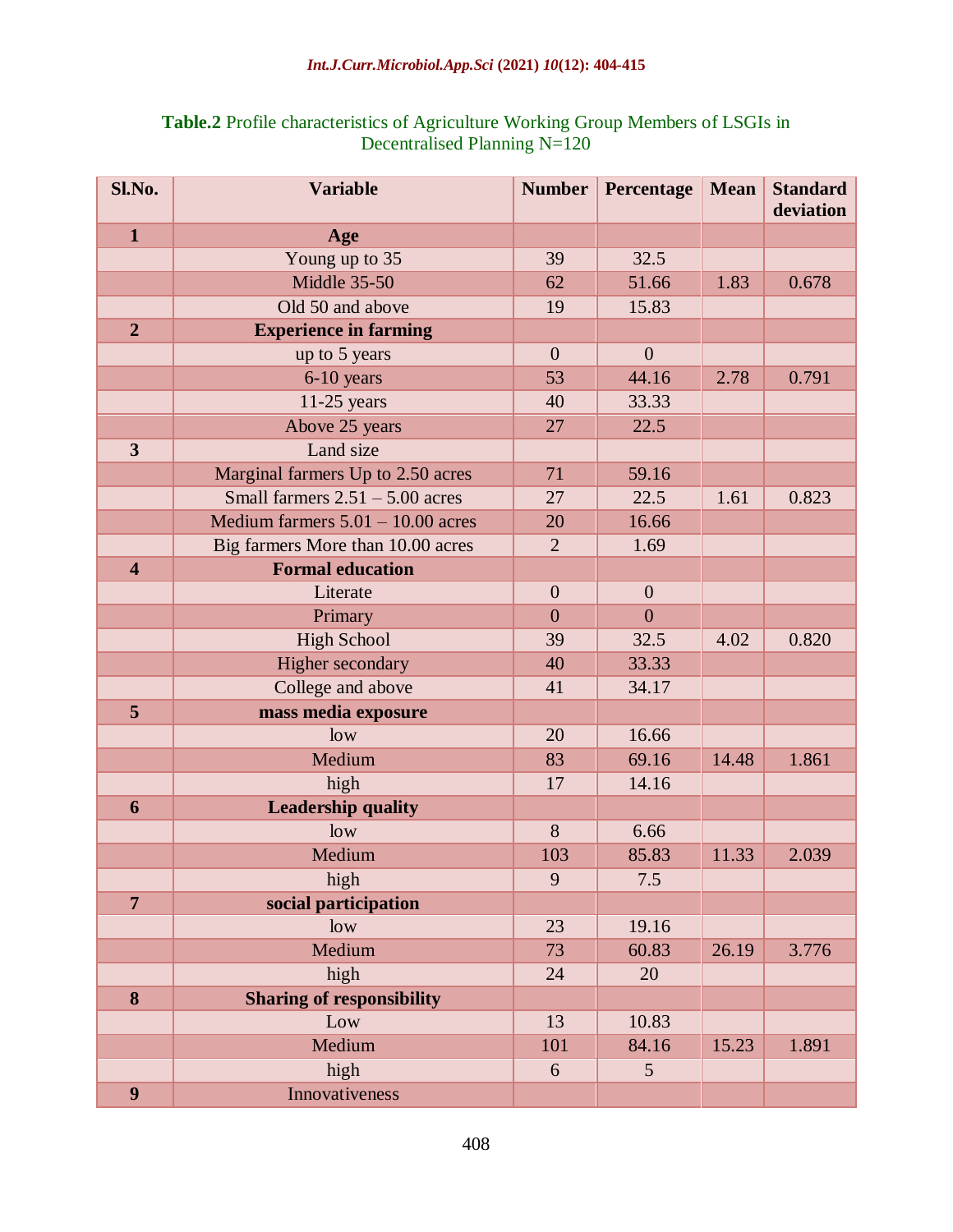# *Int.J.Curr.Microbiol.App.Sci* **(2021)** *10***(12): 404-415**

|    | low                                            | 13             | 10.83 |       |       |
|----|------------------------------------------------|----------------|-------|-------|-------|
|    | medium                                         | 104            | 86.66 | 20.10 | 2.364 |
|    | high                                           | $\overline{3}$ | 2.5   |       |       |
| 10 | Attitude towards Panchayathiraj                |                |       |       |       |
|    | low                                            | 15             | 12.50 |       |       |
|    | medium                                         | 95             | 79.16 | 48.77 | 5.83  |
|    | high                                           | 10             | 8.33  |       |       |
| 11 | <b>Leadership propensity</b>                   |                |       |       |       |
|    | low                                            | 12             | 10    |       |       |
|    | medium                                         | 93             | 77.5  | 10.55 | 1.60  |
|    | high                                           | 15             | 12.50 |       |       |
| 12 | <b>Attitude towards Participatory Planning</b> |                |       |       |       |
|    | low                                            | 16             | 13.30 |       |       |
|    | medium                                         | 96             | 80    | 59.01 | 7.11  |
|    | high                                           | 8              | 6.66  |       |       |
| 13 | <b>Extension Agency Contact</b>                |                |       |       |       |
|    | low                                            | 21             | 17.50 |       |       |
|    | medium                                         | 79             | 65.83 | 27.93 | 3.839 |
|    | high                                           | 20             | 16.66 |       |       |
| 14 | <b>Accountability in planning and</b>          |                |       |       |       |
|    | implementation                                 |                |       |       |       |
|    | low                                            | 28             | 23.33 |       |       |
|    | medium                                         | 79             | 65.83 | 7.39  | 1.17  |
|    | high                                           | 13             | 10.83 |       |       |
| 15 | <b>Transparency within the group</b>           |                |       |       |       |
|    | low                                            | 18             | 15    |       |       |
|    | medium                                         | 86             | 71.67 | 6.52  | 1.01  |
|    | high                                           | 16             | 13.33 |       |       |
| 16 | <b>Sense of empowerment</b>                    |                |       |       |       |
|    | low                                            | 15             | 12.5  |       |       |
|    | medium                                         | 89             | 74.16 | 61.58 | 8.38  |
|    | high                                           | 16             | 13.33 |       |       |
| 17 | Participation in working group                 |                |       |       |       |
|    | low                                            | 27             | 22.50 |       |       |
|    | medium                                         | 76             | 63.30 | 73.85 | 11.03 |
|    | high                                           | 17             | 14.16 |       |       |
| 18 | <b>Efficacy of decentralised planning</b>      |                |       |       |       |
|    | low                                            | 21             | 17.50 |       |       |
|    | medium                                         | 90             | 75.0  | 67.49 | 6.92  |
|    | high                                           | 9              | 7.50  |       |       |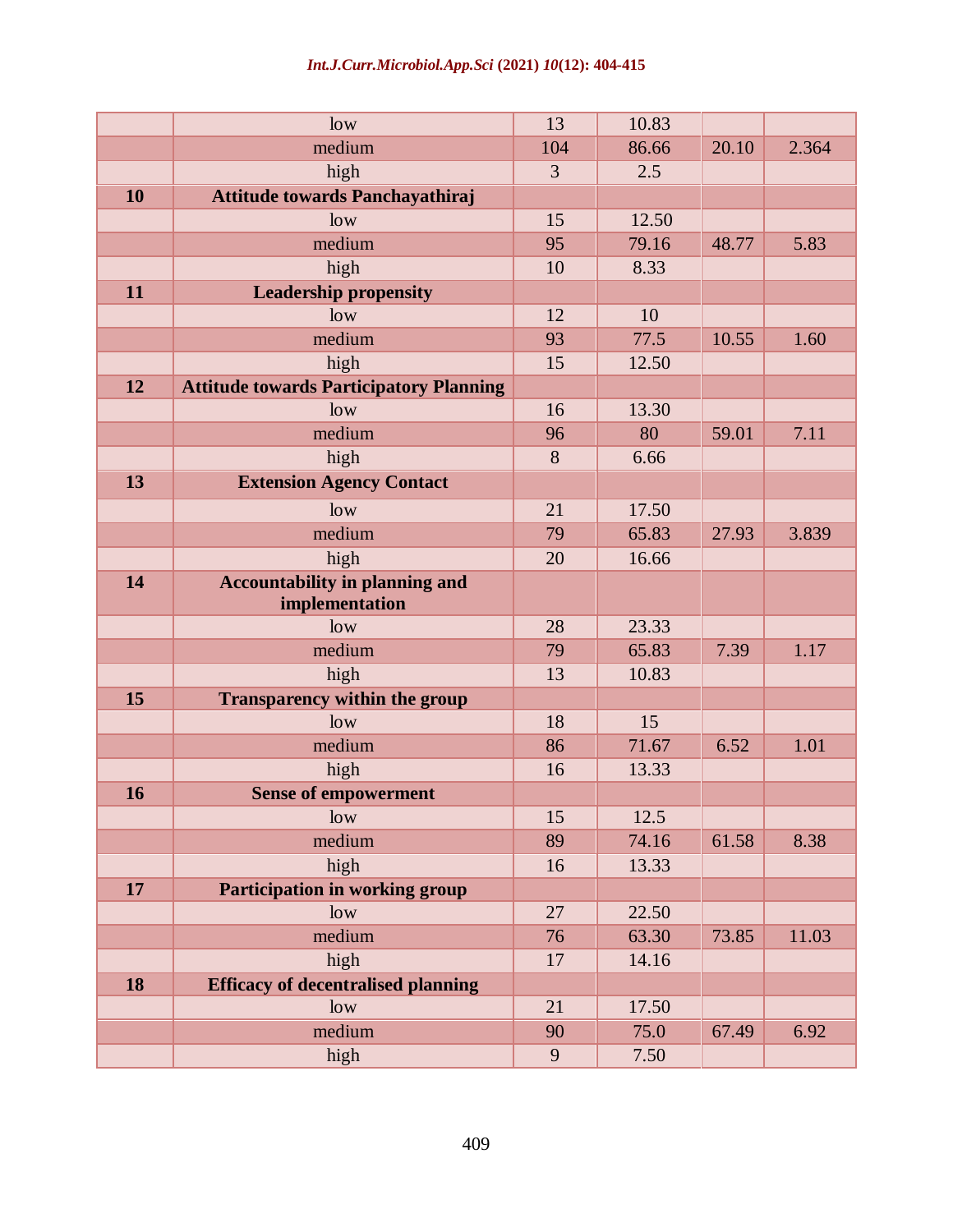| <b>Table.3</b> Distribution of Working Group members according to their overall Perceived Efficacy |                 |  |
|----------------------------------------------------------------------------------------------------|-----------------|--|
|                                                                                                    | Index $(n=120)$ |  |

| <b>Sl No</b>   | <b>Categories of OPEI</b> | <b>Number</b> | Percentage | <b>Mean</b> | <b>Standard</b><br>deviation |
|----------------|---------------------------|---------------|------------|-------------|------------------------------|
|                | Low                       | 21            | 17.50      |             |                              |
| $\overline{2}$ | Medium                    | 90            | 75.0       |             |                              |
| 3              | High                      | Q             | 7.50       | 67.49       | 6.92                         |
|                | Total                     | 120           | 100        |             |                              |

# **Table.4** Efficacy dimensions at different stages of Decentralised planning in agriculture

| <b>Phases</b>                                                        | <b>Stages involved</b>                                                                                                                                                                                                                                                                                  | <b>Efficacy</b><br>score<br>received      | <b>Average</b><br>efficacy of<br>the phase | <b>Total</b><br><b>Perception</b><br>score | <b>Maximum</b><br><b>Score</b> |
|----------------------------------------------------------------------|---------------------------------------------------------------------------------------------------------------------------------------------------------------------------------------------------------------------------------------------------------------------------------------------------------|-------------------------------------------|--------------------------------------------|--------------------------------------------|--------------------------------|
| <b>Participatory</b><br><b>Need</b><br>assessment                    | 1. Need identification<br>2. Formation of working group<br>3. Formation of Panchayath<br>planning committee PPC<br>4. Holding of pre Gramasabha<br>consultations with stakeholders                                                                                                                      | 14.63<br>14.96<br>11.73<br>14.40          | 14.17                                      | 70.88                                      | 100                            |
|                                                                      | 5. Holding of Gramasabha                                                                                                                                                                                                                                                                                | 15.16                                     |                                            |                                            |                                |
| Plan<br>formulation<br>and resource<br>allocation<br>phase           | 1. Preparation of draft plan<br>proposals by the working group<br>2. Discussion of draft plan in<br>development seminar<br>3. Prioritization and resource<br>allocation by the local<br>governments<br>4. Preparation of detailed<br>projects by the working group<br>5. Finalization of annual plan by | 15.20<br>15.12<br>12.36<br>15.16<br>11.08 | 13.78                                      | 68.92                                      | 100                            |
|                                                                      | the local government                                                                                                                                                                                                                                                                                    |                                           |                                            |                                            |                                |
| Plan appraisal,<br><b>Integration and</b><br>implementation<br>phase | 1. Vetting of plan and technical<br>approval<br>2. Approval of plans by the DPC<br>and issue of proceedings<br>3. Consolidation of local body<br>plans to a district plan by the                                                                                                                        | 14.28<br>16.49<br>11.62                   | 13.15                                      | 65.77                                      | 100                            |
|                                                                      | <b>DPC</b><br>4. Plan implementation<br>5. Integration of projects                                                                                                                                                                                                                                      | 14.34<br>9.04                             |                                            |                                            |                                |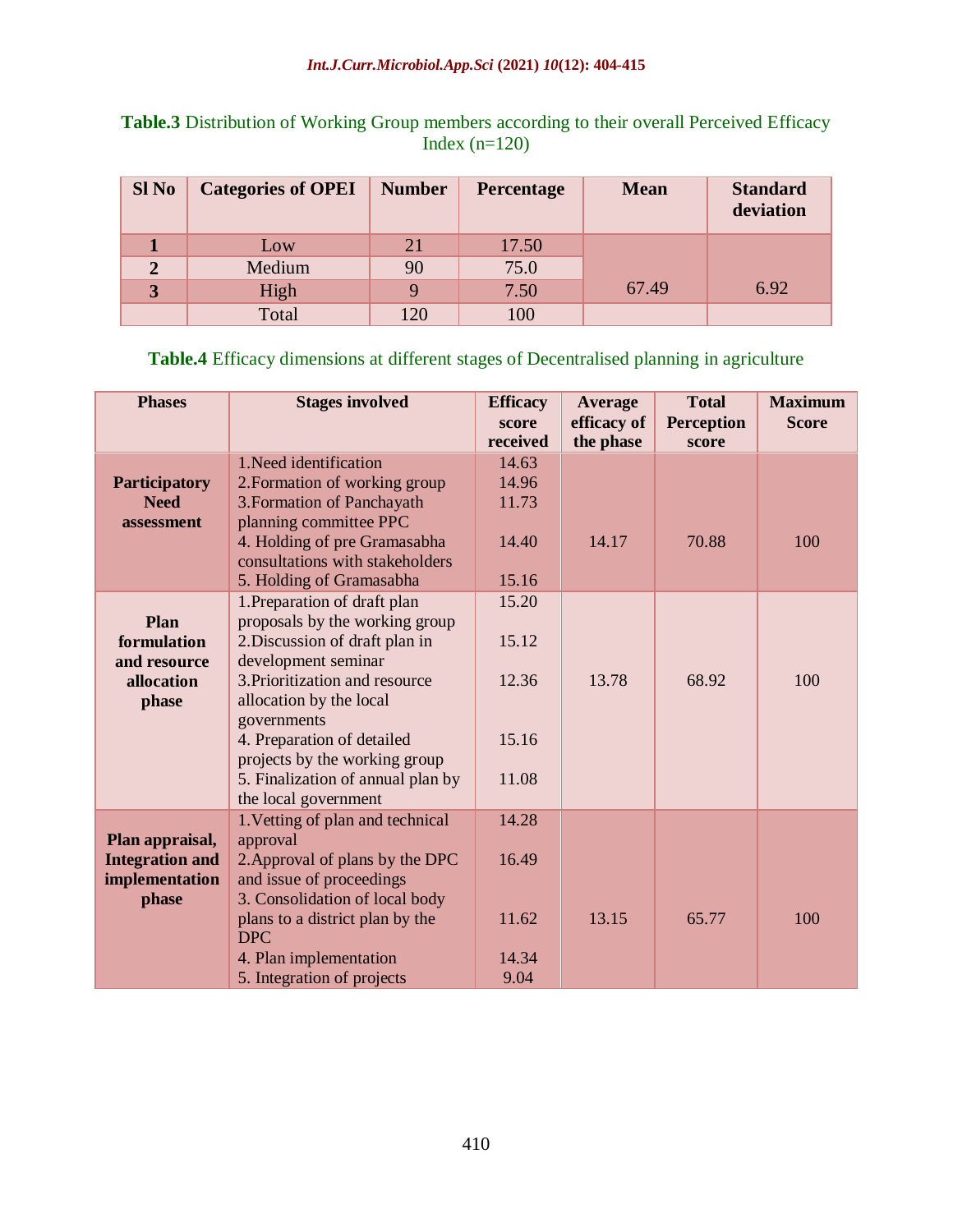|                                                        |              | <b>Initial Eigen values</b> |                     | <b>Rotation Sums of Squared Loadings</b> |               |              |
|--------------------------------------------------------|--------------|-----------------------------|---------------------|------------------------------------------|---------------|--------------|
| <b>Component</b>                                       | <b>Total</b> | % of variance               | <b>Cumulative %</b> | Total                                    | % of variance | Cumulative % |
|                                                        | 8.549        | 50.289                      | 50.289              | 7.658                                    | 45.049        | 45.049       |
| $\overline{2}$                                         | 1.870        | 11.002                      | 61.291              | 2.148                                    | 12.633        | 57.681       |
| $\overline{\mathbf{3}}$                                | 1.594        | 9.377                       | 70.668              | 1.720                                    | 10.118        | 67.800       |
| $\overline{\mathbf{4}}$                                | 1.114        | 6.552                       | 77.220              | 1.601                                    | 9.421         | 77.220       |
| 5                                                      | .959         | 5.638                       | 82.859              |                                          |               |              |
| 6                                                      | .733         | 4.311                       | 87.169              |                                          |               |              |
| 7                                                      | .537         | 3.158                       | 90.327              |                                          |               |              |
| 8                                                      | .460         | 2.705                       | 93.032              |                                          |               |              |
| 9                                                      | .287         | 1.688                       | 94.720              |                                          |               |              |
| 10                                                     | .256         | 1.507                       | 96.227              |                                          |               |              |
| 11                                                     | .179         | 1.050                       | 97.277              |                                          |               |              |
| 12                                                     | .137         | .805                        | 98.082              |                                          |               |              |
| 13                                                     | .099         | .583                        | 98.665              |                                          |               |              |
| 14                                                     | .090         | .529                        | 99.194              |                                          |               |              |
| 15                                                     | .072         | .422                        | 99.616              |                                          |               |              |
| 16                                                     | .041         | .242                        | 99.858              |                                          |               |              |
| 17                                                     | .024         | .142                        | 100.000             |                                          |               |              |
| <b>Extraction Method: Principal Component Analysis</b> |              |                             |                     |                                          |               |              |

**Table.5** Total Variance explained in factor analysis of variables of working group members with Perceived Efficacy of Decentralised planning

# **Table.6** Factor loadings of items in perceived efficacy of Decentralised planning in Panchayats  $(n= 120)$

| <b>Factor</b><br>N <sub>0</sub> | <b>Items</b>   | <b>Items extracted under factors</b>           | <b>Factor loadings</b> | <b>Factor label</b>               |
|---------------------------------|----------------|------------------------------------------------|------------------------|-----------------------------------|
| <b>Factor 1</b>                 |                |                                                |                        |                                   |
|                                 | $\mathbf{1}$   | Attitude towards Panchayati Raj                | 0.915                  |                                   |
|                                 | $\overline{2}$ | Sharing of responsibility                      | 0.904                  |                                   |
|                                 | 3              | Extent of Participation in Working Groups      | 0.904                  |                                   |
|                                 | 4              | <b>Social Participation</b>                    | 0.875                  | Development-                      |
|                                 | 5              | <b>Attitude towards Participatory Planning</b> | 0.856                  | Participation<br>Inter dependence |
|                                 | 6              | <b>Innovativeness</b>                          | 0.847                  |                                   |
|                                 | $\overline{7}$ | Sense of Empowerment                           | 0.822                  |                                   |
|                                 | 8              | <b>Extension agency contact</b>                | 0.821                  |                                   |
|                                 | 9              | Leadership Quality                             | 0.792                  |                                   |
|                                 | 10             | Mass media Exposure                            | 0.729                  |                                   |
| <b>Factor 2</b>                 |                | Transparency within the group                  | 0.726                  | Group Decision                    |
|                                 |                | <b>Land Size</b>                               | $-0.677$               | making $&$                        |
|                                 |                |                                                |                        | performance                       |
| <b>Factor 3</b>                 |                | Age                                            | 0.880                  |                                   |
|                                 |                | Accountability in Planning and                 | 0.655                  | Experience -                      |
|                                 |                | Implementation                                 |                        | Accountability                    |
|                                 |                | Experience in farming                          | 0.565                  | capabilities                      |
| <b>Factor 4</b>                 |                | Education                                      | 0.853                  |                                   |
|                                 |                | <b>Leadership Propensity</b>                   | 0.558                  | Knowledge<br>mediation            |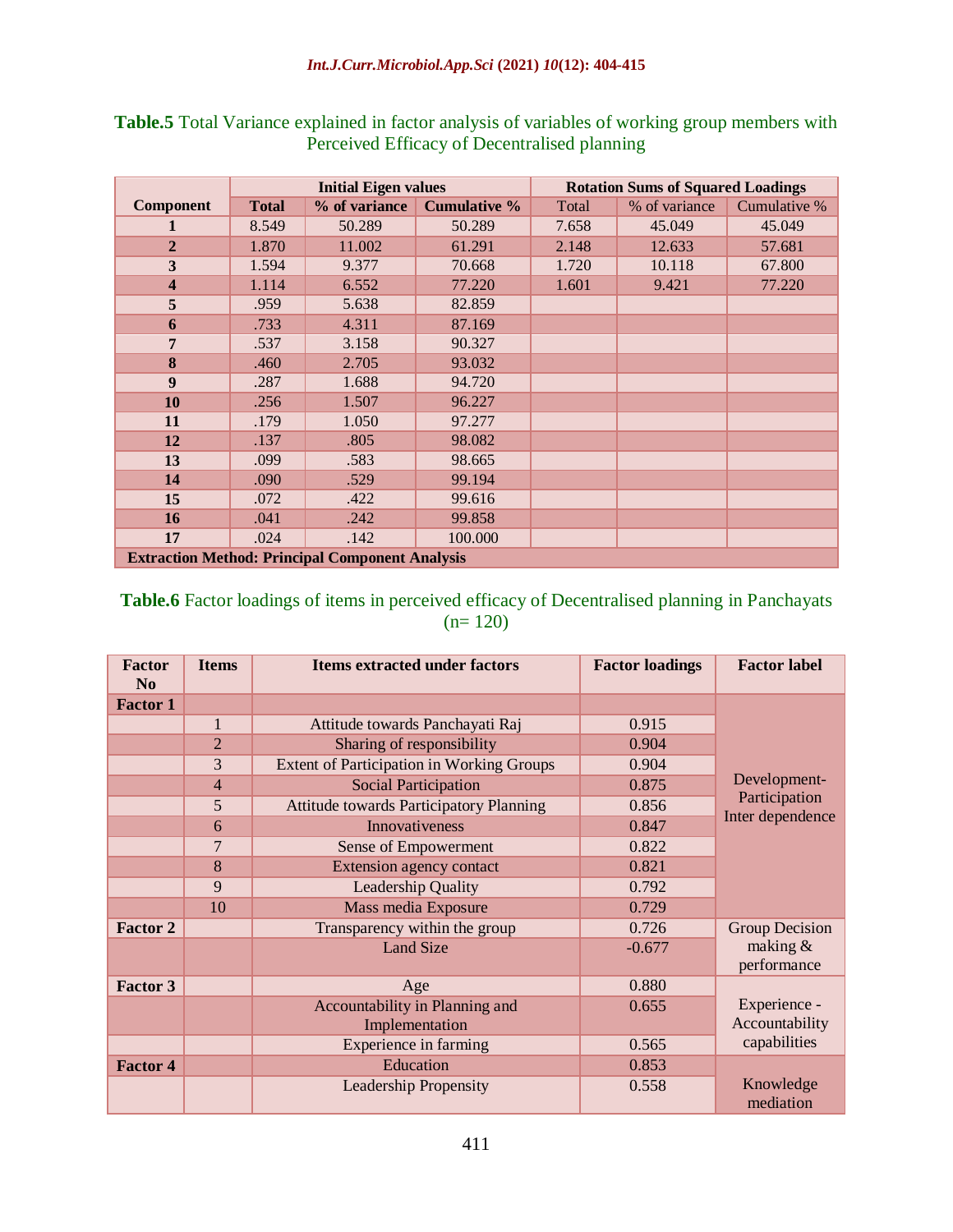

# **Fig.1** Stages of Decentralized Agricultural Planning Through Local Self Government Institutions LSGIs

**Fig.2** Distribution of Respondents according to their PEDP

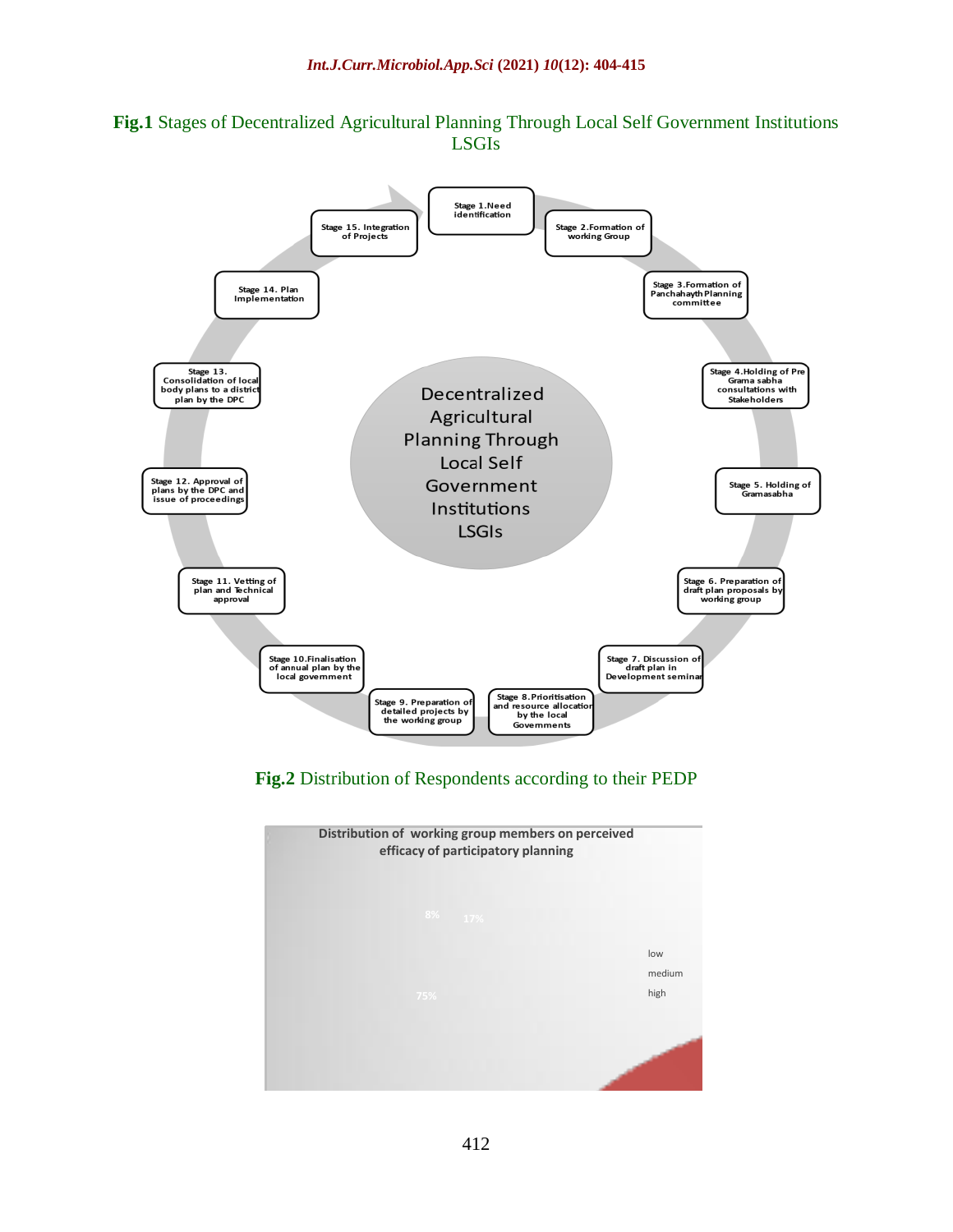



**Fig.4** Diagrammatic representation of delineated factors affecting perceived efficacy of decentralized planning by working group members of LSGIs

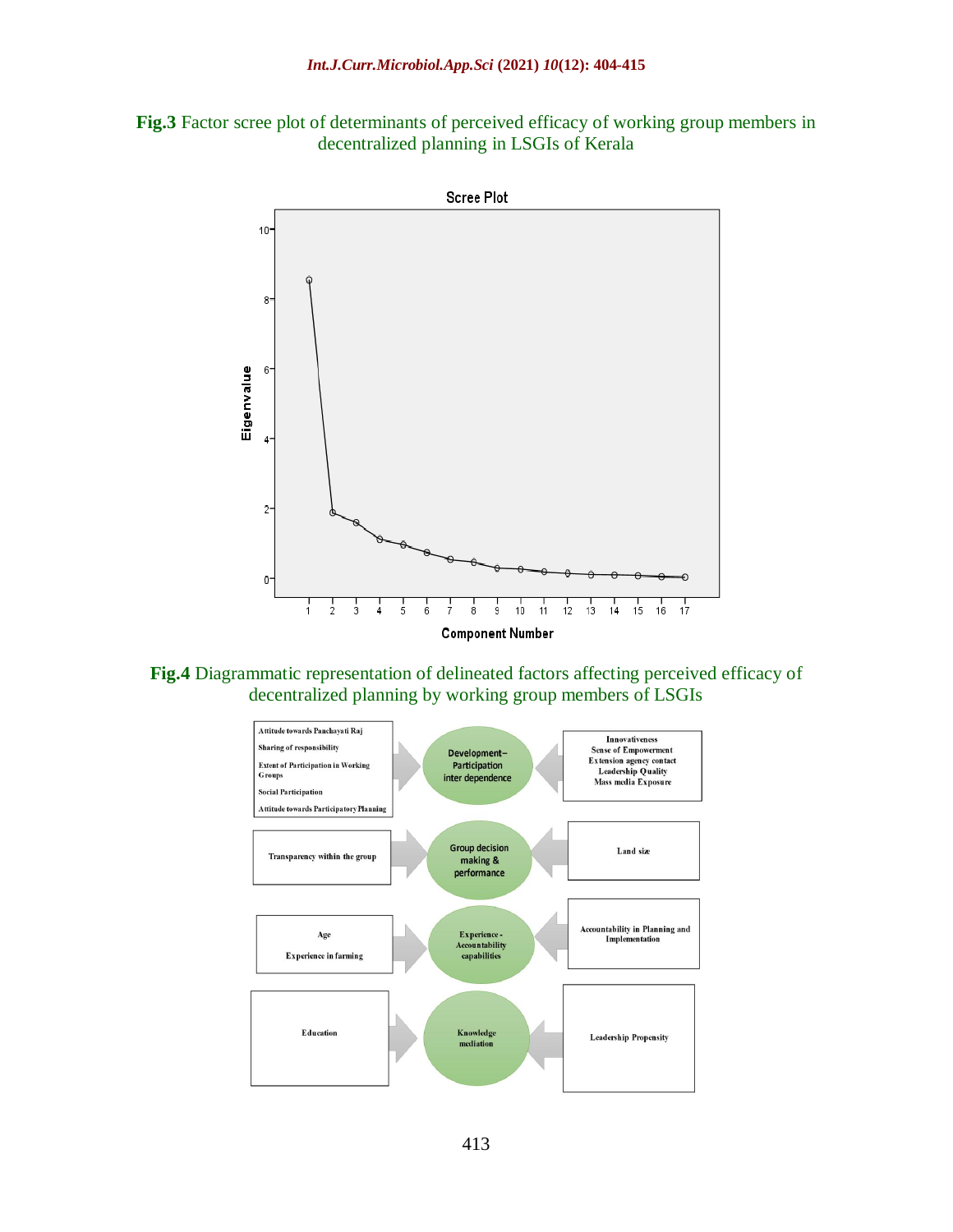Out of the three phases, plan appraisal, integration and implementation phase had the least perceived efficacy, followed by the plan formulation and resource allocation phase. Among the stages, integration of projects had the lowest efficacy perception score followed by finalization of annual plan by the local government, consolidation of local body plans to a district plan by the DPC and formation of Panchayath planning committee PPC, explaining that the efficacy of these dimensions needs to be improved. Dimensions having high scores were approval of plans by the DPC, preparation of detailed projects by the working group, holding of Gramasabha, preparation of draft plan proposals and discussion in the development seminar.

# **Determinants of Perceived Efficacy by Working group members**

Factor analysis through PCA thus helped to reduce the influence of variables to a few variables. The result of the factor analysis has been discussed in Table.5.

It can be seen from the above table that out of the 14 variables, four factors could explain 77% variance in the perceived efficacy. Components with Eigen values greater than one were only selected.

Rotation maximized the loading of the variable on one of the extracted factors while minimizing the loading in other factors. Scree plot depicting the delineated factors on the X axis and the corresponding Eigen values on the Y axis was used to extract the major determining factors (Figure.3).

The extracted graph flattened off after the break of the inflexion and the four factors before the point were selected as the major determining factors. The major factors together explained 77.22 per cent of total variance. The results of the rotated factor matrix for the items covered under each factor have been presented in Table.6.

Factor analysis delineated four factors that affected the efficacy perception of the working group members of selected Panchayats. It was observed that these factors had significant influence on the perception of the efficacy and are independent of each other. Each factor was derived from a weighted linear combination of variables that accounted for the largest total variation in the data.

These factors are given in the order of importance with respect to the proportion of the variance accounted by each factor. These four factors together explained a total variance of 77.22 per cent which implied high significance of the selected variables in the efficacy of institutionalization of decentralized planning in agriculture in Village Panchayats of Kerala.

The results showed that Factor 1 comprised of 10 items with factor loadings ranging from 0.729 to 0.915. It also showed that Factor 2 had two factors with factor loadings ranging from 0.67 to 0.73, while Factor 3 had three items with factor loadings ranging of 0.880 to 0.655. Factor 4 had two items with factor loadings of 0.85 and 0.56. The uniformly high values of factor loadings indicated the significance of these variables in the delineated factors and the overall efficacy perception. Based on the items loaded under each factor, appropriate nomenclature was assigned and has been depicted as major factors in Fig.4.

Accordingly, the major factors that have close relationship with the efficacy perception were identified as Development-Participation Inter dependence, Group Decision making & performance, Experience - Accountability capabilities, and Knowledge mediation. The Development-Participation Inter dependence